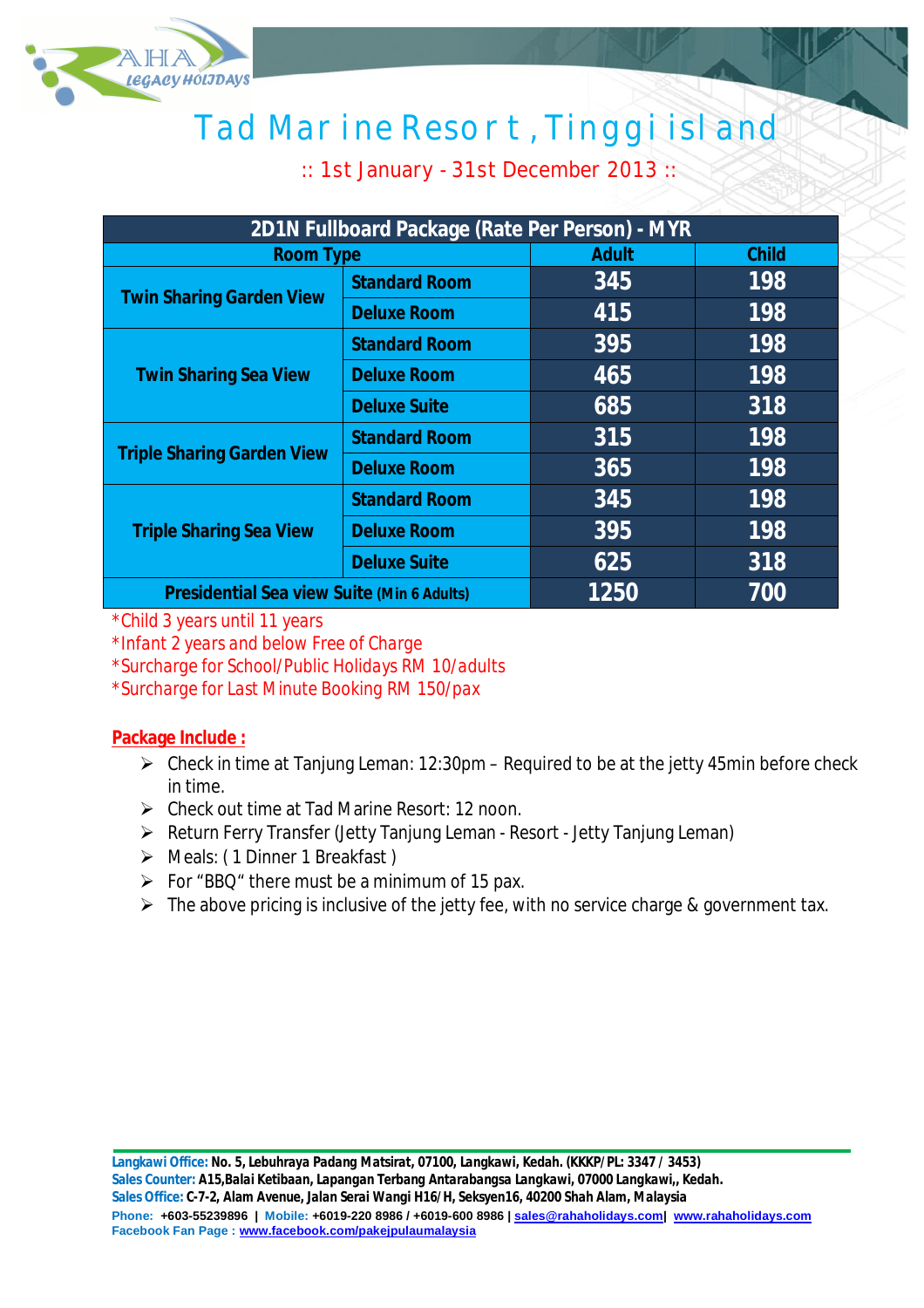

| <b>3D2N Fullboard Snorkelling Package (Rate Per Person) - MYR</b> |                      |              |              |  |
|-------------------------------------------------------------------|----------------------|--------------|--------------|--|
| <b>Room Type</b>                                                  |                      | <b>Adult</b> | <b>Child</b> |  |
| <b>Twin Sharing Garden View</b>                                   | <b>Standard Room</b> | 595          | 298          |  |
|                                                                   | <b>Deluxe Room</b>   | 715          | 298          |  |
| <b>Twin Sharing Sea View</b>                                      | <b>Standard Room</b> | 695          | 298          |  |
|                                                                   | <b>Deluxe Room</b>   | 795          | 298          |  |
|                                                                   | <b>Deluxe Suite</b>  | 995          | 398          |  |
| <b>Triple Sharing Garden View</b>                                 | <b>Standard Room</b> | 515          | 298          |  |
|                                                                   | <b>Deluxe Room</b>   | 665          | 298          |  |
| <b>Triple Sharing Sea View</b>                                    | <b>Standard Room</b> | 615          | 298          |  |
|                                                                   | <b>Deluxe Room</b>   | 715          | 298          |  |
|                                                                   | <b>Deluxe Suite</b>  | 845          | 398          |  |
| <b>Presidential Sea view Suite (Min 6 Adults)</b>                 |                      | 1875         | 1050         |  |

*\*Child 3 years until 11 years*

*\*Infant 2 years and below Free of Charge*

*\*Surcharge for School/Public Holidays RM 10/adults*

*\*Surcharge for Last Minute Booking RM 150/pax*

### **Package Include :**

- $\triangleright$  Check in time at Tanjung Leman: 12:30pm Required to be at the jetty 45min before check in time.
- Check out time at Tad Marine Resort: 12 noon.
- Return Ferry Transfer (Jetty Tanjung Leman Resort Jetty Tanjung Leman)
- $\triangleright$  5 Meals: (2 Dinners 2 Breakfast, 1 Lunch)
- $\triangleright$  For "BBQ" there must be a minimum of 15 pax.
- $\geq 1$  snorkeling trip which does not include the snorkeling mask. (Rental for the mask & snorkel is RM20/- set) for 2 hours.
- $\triangleright$  The above pricing is inclusive of the jetty fee, with no service charge & government tax.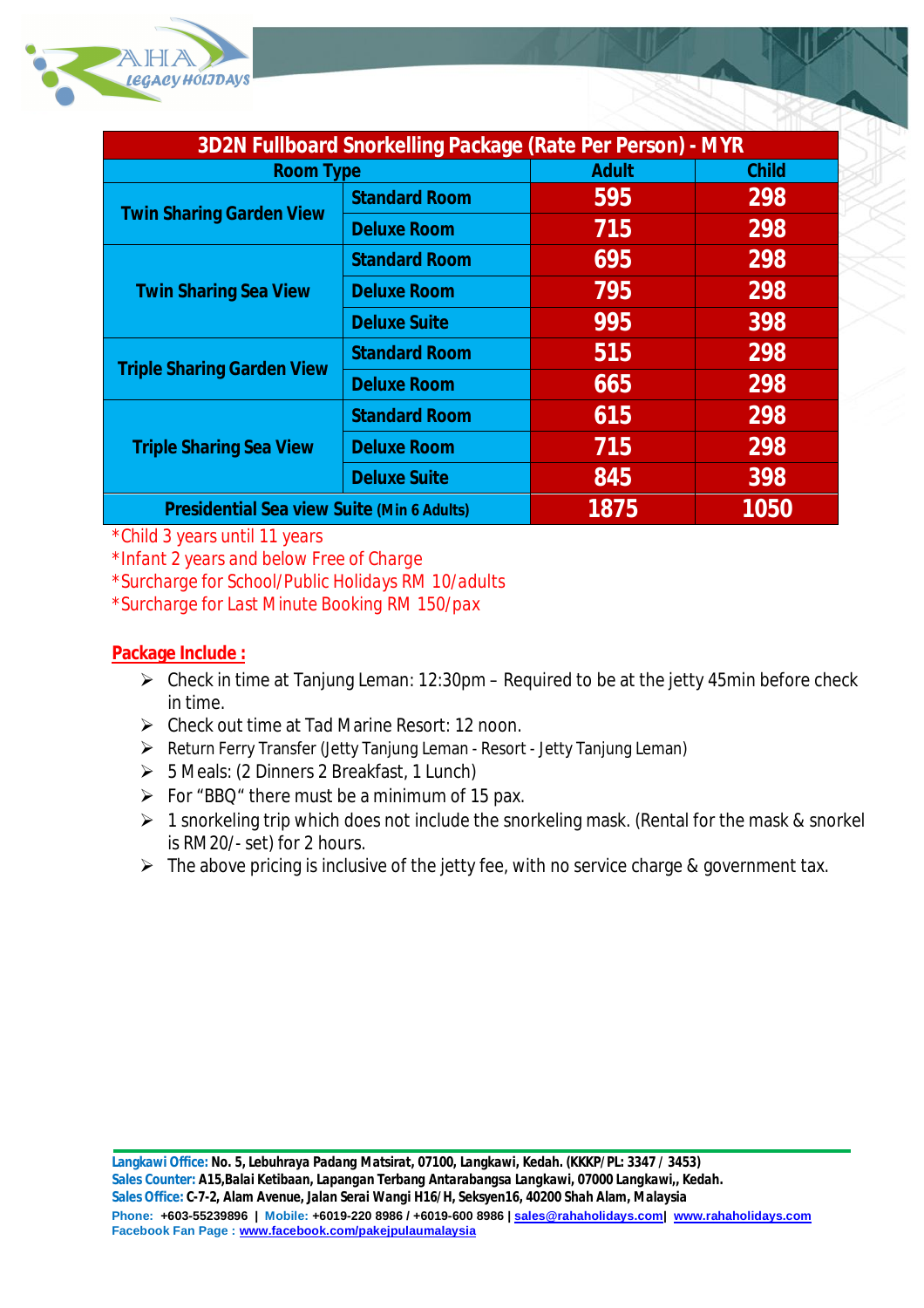

| 4D3N Fullboard Snorkelling Package (Rate Per Person) - MYR |                      |              |              |  |
|------------------------------------------------------------|----------------------|--------------|--------------|--|
| <b>Room Type</b>                                           |                      | <b>Adult</b> | <b>Child</b> |  |
| <b>Twin Sharing Garden View</b>                            | <b>Standard Room</b> | 745          | 398          |  |
|                                                            | <b>Deluxe Room</b>   | 875          | 398          |  |
| <b>Twin Sharing Sea View</b>                               | <b>Standard Room</b> | 845          | 398          |  |
|                                                            | <b>Deluxe Room</b>   | 945          | 398          |  |
|                                                            | <b>Deluxe Suite</b>  | 1245         | 488          |  |
| <b>Triple Sharing Garden View</b>                          | <b>Standard Room</b> | 645          | 398          |  |
|                                                            | <b>Deluxe Room</b>   | 765          | 398          |  |
| <b>Triple Sharing Sea View</b>                             | <b>Standard Room</b> | 725          | 398          |  |
|                                                            | <b>Deluxe Room</b>   | 805          | 398          |  |
|                                                            | <b>Deluxe Suite</b>  | 1145         | 488          |  |
| <b>Presidential Sea view Suite (Min 6 Adults)</b>          |                      | 2500         | 1400         |  |

*\*Child 3 years until 11 years*

*\*Infant 2 years and below Free of Charge*

*\*Surcharge for School/Public Holidays RM 10/adults*

*\*Surcharge for Last Minute Booking RM 150/pax*

### **Package Include :**

- $\triangleright$  Check in time at Tanjung Leman: 12:30pm Required to be at the jetty 45min before check in time.
- Check out time at Tad Marine Resort: 12 noon.
- Return Ferry Transfer (Jetty Tanjung Leman Resort Jetty Tanjung Leman)
- $\triangleright$  8 Meals: (3 Dinners 3 Breakfast, 2 Lunch)
- $\triangleright$  For "BBQ" there must be a minimum of 15 pax.
- $\geq 1$  snorkeling trip which does not include the snorkeling mask. (Rental for the mask & snorkel is RM20/- set) for 2 hours.
- $\geq 1$  trip island hoping or jungle trekking for 2 hours.
- $\triangleright$  The above pricing is inclusive of the jetty fee, with no service charge & government tax.

### **Package Exclude :**

 $\triangleright$  Items not mentioned